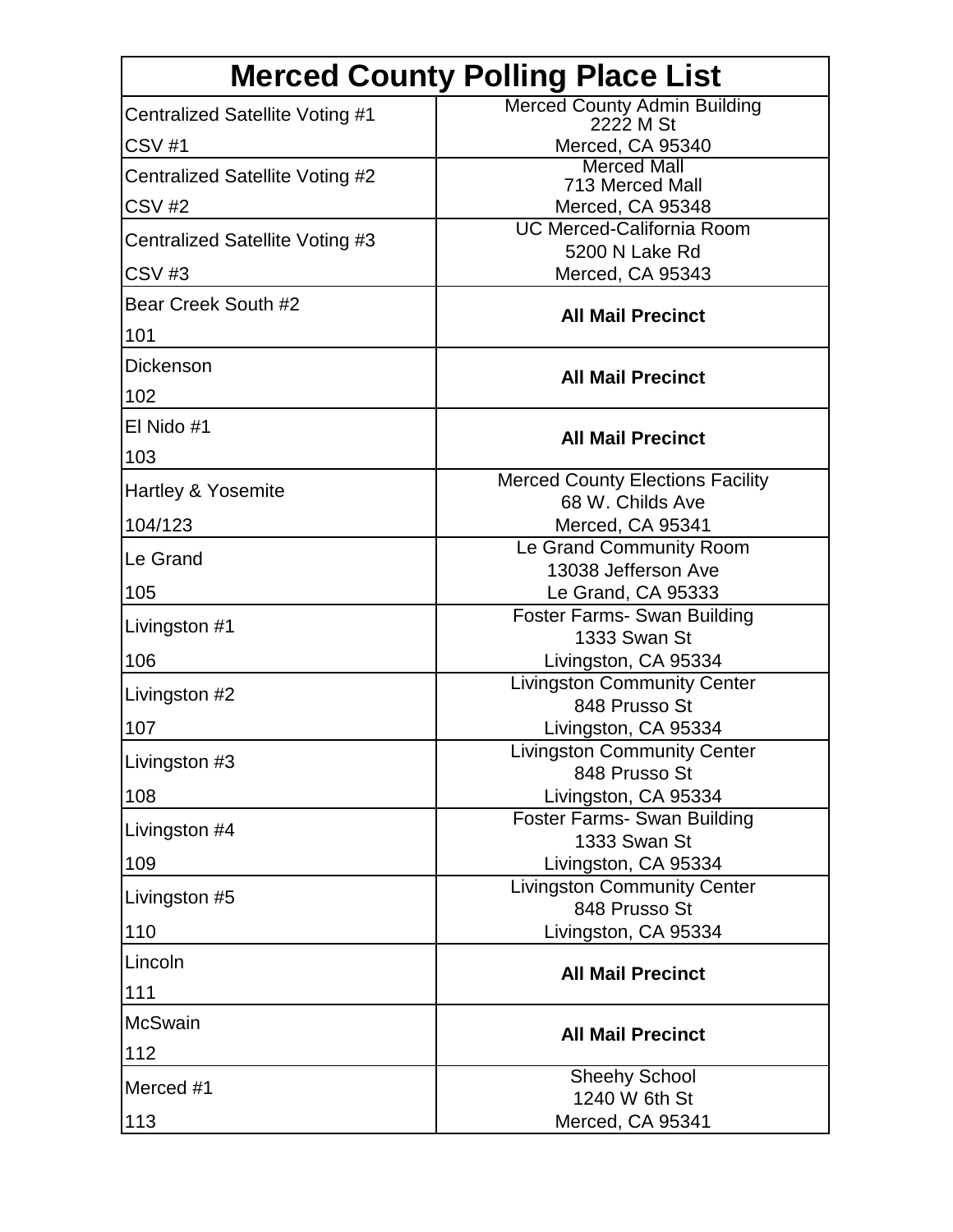| Merced #2           | <b>Gracey School</b>                                   |
|---------------------|--------------------------------------------------------|
|                     | 945 West Ave                                           |
| 114                 | Merced, CA 95341                                       |
| Merced #15          | <b>Stratford Evans Reception Hall</b>                  |
|                     | 1490 B Street                                          |
| 115                 | Merced, CA 95341<br><b>Sacred Heart Hall</b>           |
| Merced #16          | 504 West 13th Street                                   |
| 116                 | Merced, CA 95341                                       |
| Merced #37          | Tenaya Middle School                                   |
|                     | 760 W 8th Street                                       |
| 117                 | Merced, CA 95341                                       |
| Merced #38          | <b>Sacred Heart Hall</b>                               |
|                     | 504 West 13th Street                                   |
| 118                 | Merced, CA 95341                                       |
| Merced #39          | <b>Stratford Evans Reception Hall</b><br>1490 B Street |
| 119                 | Merced, CA 95341                                       |
|                     | <b>Planada Community Center</b>                        |
| Planada #1          | 9167 E Stanford St                                     |
| 120                 | Planada, CA 95365                                      |
| Planada #2          | Planada Community Center                               |
|                     | 9167 E Stanford St                                     |
| 121                 | Planada, CA 95365                                      |
|                     |                                                        |
| Plainsburg          |                                                        |
| 122                 | <b>All Mail Precinct</b>                               |
|                     | Seventh Day Adventist Church                           |
| Bear Creek North #1 | 2222 E Olive Ave                                       |
| 201                 | Merced, CA 95340                                       |
| Bear Creek North #2 | Seventh Day Adventist Church                           |
|                     | 2222 E Olive Ave                                       |
| 202                 | Merced, CA 95340                                       |
| Bear Creek North #3 | Seventh Day Adventist Church                           |
| 203                 | 2222 E Olive Ave<br>Merced, CA 95340                   |
|                     | Church of Christ                                       |
| Bear Creek South #1 | 2050 E Yosemite Pkwy                                   |
| 204                 | Merced, CA 95340                                       |
| Merced #3           | American Legion Hall                                   |
|                     | 939 W Main St                                          |
| 205                 | Merced, CA 95340                                       |
| Merced #4           | <b>Park Merced</b>                                     |
| 206                 | 3050 M St<br>Merced, CA 95348                          |
|                     | <b>Merced County Admin Building</b>                    |
| Merced #5 & #9      | 2222 M St                                              |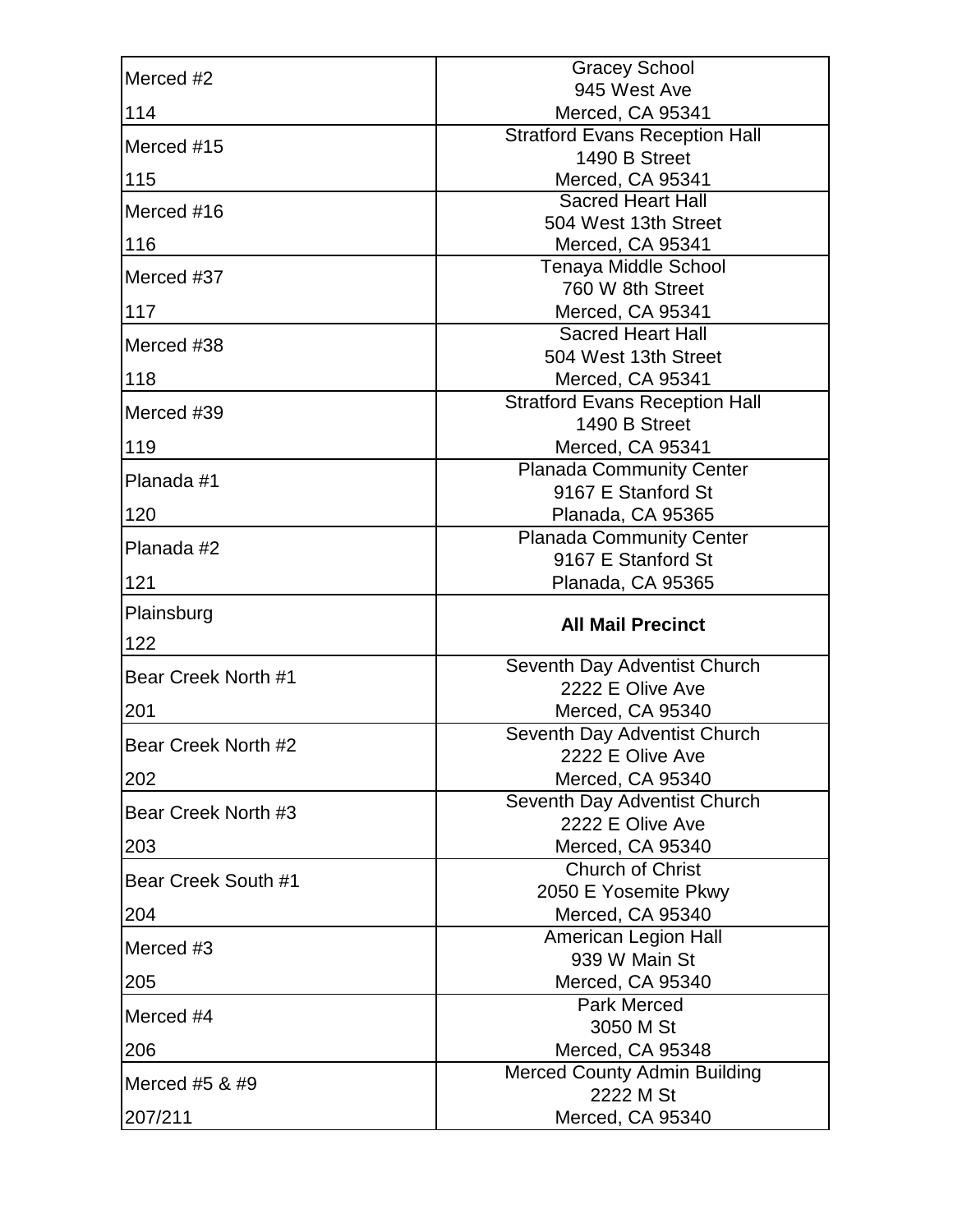| Merced #6  | <b>Christian Life Center</b>                       |
|------------|----------------------------------------------------|
|            | 650 E Olive Ave                                    |
| 208        | Merced, CA 95340                                   |
| Merced #7  | Creekside Evangelical Free Church                  |
|            | 2876 N "G" St                                      |
| 209        | Merced, CA 95340                                   |
| Merced #8  | Creekside Evangelical Free Church<br>2876 N "G" St |
| 210        | Merced, CA 95340                                   |
|            | <b>Merced County Admin Building</b>                |
| Merced #10 | 2222 M St                                          |
| 212        | Merced, CA 95340                                   |
| Merced #11 | <b>Ada Givens School</b>                           |
|            | 2900 Green St                                      |
| 213        | Merced, CA 95340                                   |
| Merced #12 | <b>Park Merced</b><br>3050 M St                    |
| 214        | Merced, CA 95348                                   |
|            | Christian Church of the Valley                     |
| Merced #13 | 2212 Cherry Ave                                    |
| 215        | Merced, CA 95340                                   |
|            | Christian Church of the Valley                     |
| Merced #14 | 2212 Cherry Ave                                    |
| 216        | Merced, CA 95340                                   |
| Merced #17 | <b>United Methodist Church</b>                     |
|            | 899 Yosemite Pkwy                                  |
| 217        | Merced, CA 95340                                   |
| Merced #18 | <b>Pioneer School</b>                              |
|            | 2950 E Gerard Ave                                  |
| 218        | Merced, CA 95340                                   |
| Merced #19 | <b>Christian Life Center</b>                       |
|            | 650 E Olive Ave                                    |
| 219        | Merced, CA 95340<br><b>First Christian Church</b>  |
| Merced #20 | 1345 E Olive Ave                                   |
| 220        | Merced, CA 95340                                   |
|            | <b>First Christian Church</b>                      |
| Merced #21 | 1345 E Olive Ave                                   |
| 221        | Merced, CA 95340                                   |
|            | <b>First Baptist Church</b>                        |
| Merced #22 | 500 Buena Vista Dr                                 |
| 222        | Merced, CA 95348                                   |
| Merced #23 | <b>Emeritus at Merced</b>                          |
|            | 3420 R St                                          |
| 223        | Merced, CA 95348                                   |
| Merced #26 | <b>Emeritus at Merced</b>                          |
|            | 3420 R St                                          |
| 224        | Merced, CA 95348                                   |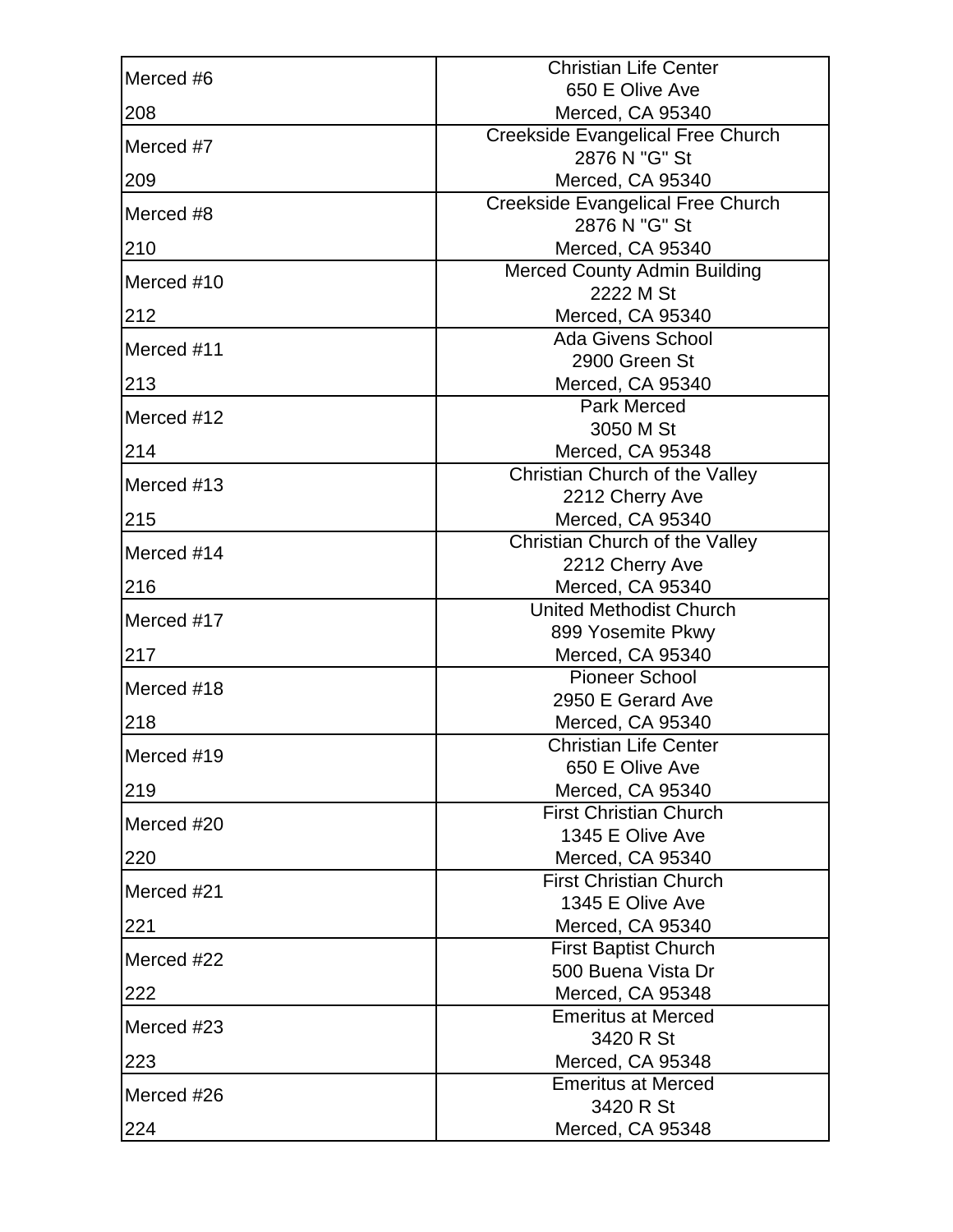| Merced #27 | <b>Bear Creek Community Church</b>                   |
|------------|------------------------------------------------------|
|            | 1717 E Olive Ave                                     |
| 225        | Merced, CA 95340                                     |
| Merced #28 | Shepherd of the Valley Church                        |
|            | 1455 E Yosemite Ave                                  |
| 226        | Merced, CA 95340                                     |
| Merced #29 | <b>First Baptist Church</b>                          |
|            | 500 Buena Vista Dr                                   |
| 227        | Merced, CA 95348<br>American Legion Hall             |
| Merced #30 | 939 W Main St                                        |
| 228        | Merced, CA 95340                                     |
|            | <b>Bear Creek Community Church</b>                   |
| Merced #32 | 1717 E Olive Ave                                     |
| 229        | Merced, CA 95340                                     |
| Merced #33 | Saint Patrick's Catholic Church                      |
|            | 671 E. Yosemite Ave                                  |
| 230        | Merced, CA 95340                                     |
| Merced #35 | Shepherd of the Valley Church                        |
|            | 1455 E Yosemite Ave                                  |
| 231        | Merced, CA 95340                                     |
| Rotterdam  | Shepherd of the Valley Church                        |
|            | 1455 E Yosemite Ave                                  |
| 232        | Merced, CA 95340                                     |
| Atwater #1 | <b>Atwater Veterans Hall</b>                         |
| 301        | 5th & Broadway                                       |
|            | Atwater, CA 95301<br><b>Atwater Veterans Hall</b>    |
| Atwater #2 | 5th & Broadway                                       |
| 302        | Atwater, CA 95301                                    |
|            | Liberty Fellowship-Campbell Hall                     |
| Atwater #3 | 281 E Juniper Ave                                    |
| 303        | Atwater, CA 95301                                    |
| Atwater #4 | Liberty Fellowship-Campbell Hall                     |
|            | 281 E Juniper Ave                                    |
| 304        | Atwater, CA 95301                                    |
| Atwater #5 | <b>Holy Cross Church</b>                             |
|            | 1495 Underwood Ave                                   |
| 305        | Atwater, CA 95301                                    |
| Atwater #6 | <b>Atwater Community Center</b>                      |
|            | 760 E Bellevue Rd                                    |
| 306        | Atwater, CA 95301                                    |
| Atwater #7 | <b>Atwater Community Center</b><br>760 E Bellevue Rd |
| 307        | Atwater, CA 95301                                    |
|            | Holy Cross Church                                    |
| Atwater #8 | 1495 Underwood Ave                                   |
| 308        | Atwater, CA 95301                                    |
|            |                                                      |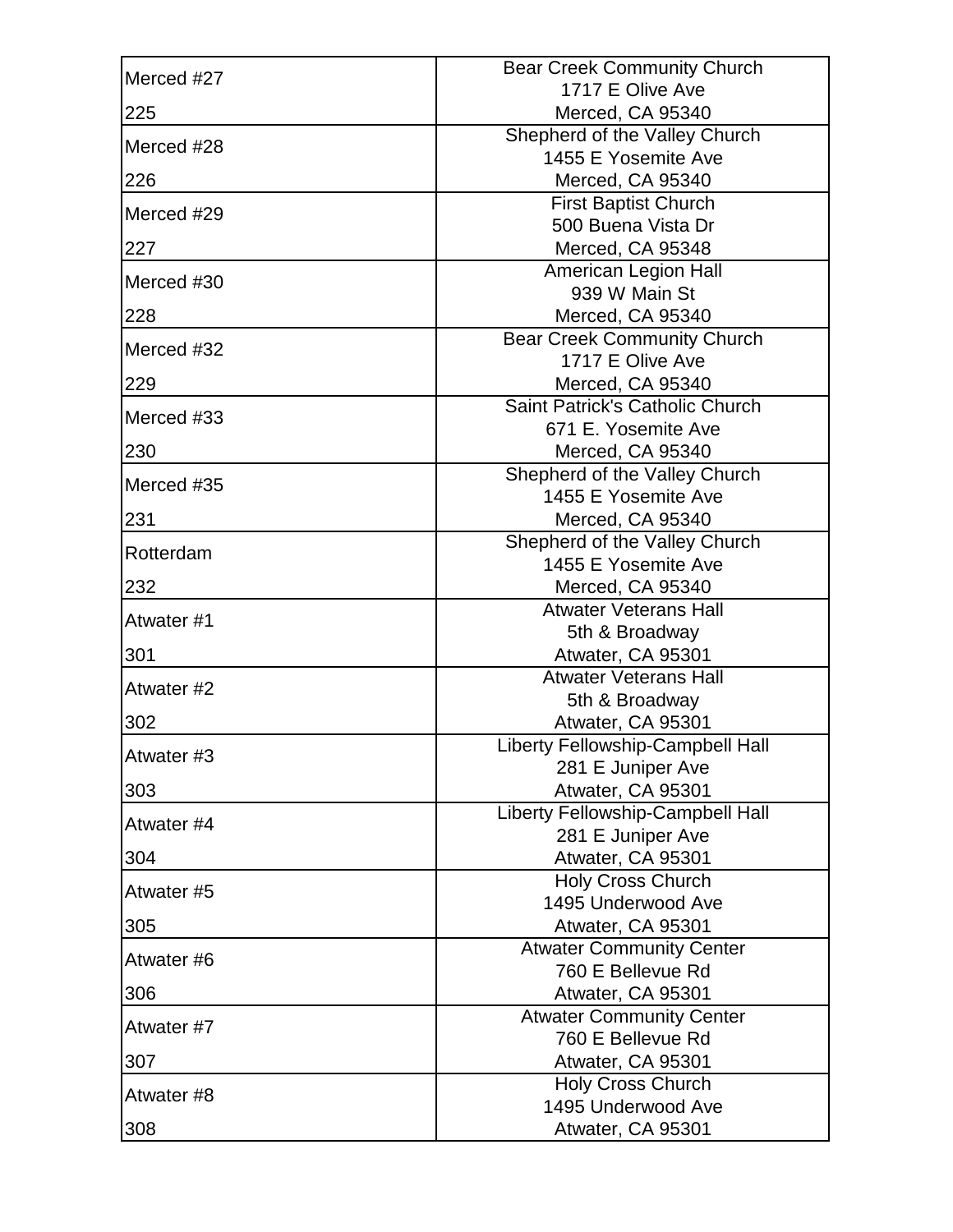| Atwater #9  | <b>First Church of God</b>                                      |
|-------------|-----------------------------------------------------------------|
|             | 2100 Fruitland Ave                                              |
| 309         | Atwater, CA 95301                                               |
| Atwater #10 | <b>First Church of God</b>                                      |
|             | 2100 Fruitland Ave                                              |
| 310         | Atwater, CA 95301                                               |
| Atwater #11 | <b>Castle Communications Center</b><br>1900 Airdrome Entry Gate |
| 311         | Atwater, CA 95301                                               |
|             | <b>Atwater Community Center</b>                                 |
| Atwater #12 | 760 E Bellevue Rd                                               |
| 312         | Atwater, CA 95301                                               |
| Escholtzia  | <b>Castle Communications Center</b>                             |
|             | 1900 Airdrome Entry Gate                                        |
| 313         | Atwater, CA 95301<br><b>McSwain Fire Station</b>                |
| Fleming     | Gurr Rd and Hwy 140                                             |
| 314         | Merced, CA 95341                                                |
|             | <b>Gospel Defenders Church</b>                                  |
| Franklin #1 | 2909 Beachwood Dr                                               |
| 315         | Merced, CA 95348                                                |
|             | <b>Gospel Defenders Church</b>                                  |
| Franklin #2 | 2909 Beachwood Dr                                               |
| 316         | Merced, CA 95348                                                |
| Franklin #3 | <b>Castle Communications Center</b>                             |
|             | 1900 Airdrome Entry Gate                                        |
| 317         | Atwater, CA 95301                                               |
| Landram #1  | <b>McSwain Fire Station</b>                                     |
|             | Gurr Rd and Hwy 140                                             |
| 318         | Merced, CA 95341<br><b>McSwain Fire Station</b>                 |
| Landram #2  | Gurr Rd and Hwy 140                                             |
| 319         | Merced, CA 95341                                                |
|             | Department of Child Support Services                            |
| Merced #24  | 3368 N Hwy 59, Suite I                                          |
| 320         | Merced, CA 95348                                                |
| Merced #25  | Department of Child Support Services                            |
|             | 3368 N Hwy 59, Suite I                                          |
| 321         | Merced, CA 95348                                                |
| Merced #31  | Tri College Center                                              |
|             | <b>Community College Dr and G Street</b>                        |
| 322         | Merced, CA 95348                                                |
| Merced #36  | <b>Tri College Center</b>                                       |
| 323         | <b>Community College Dr and G Street</b><br>Merced, CA 95348    |
|             | <b>First Church of God</b>                                      |
| Mitchell    | 2100 Fruitland Ave                                              |
| 324         | Atwater, CA 95301                                               |
|             |                                                                 |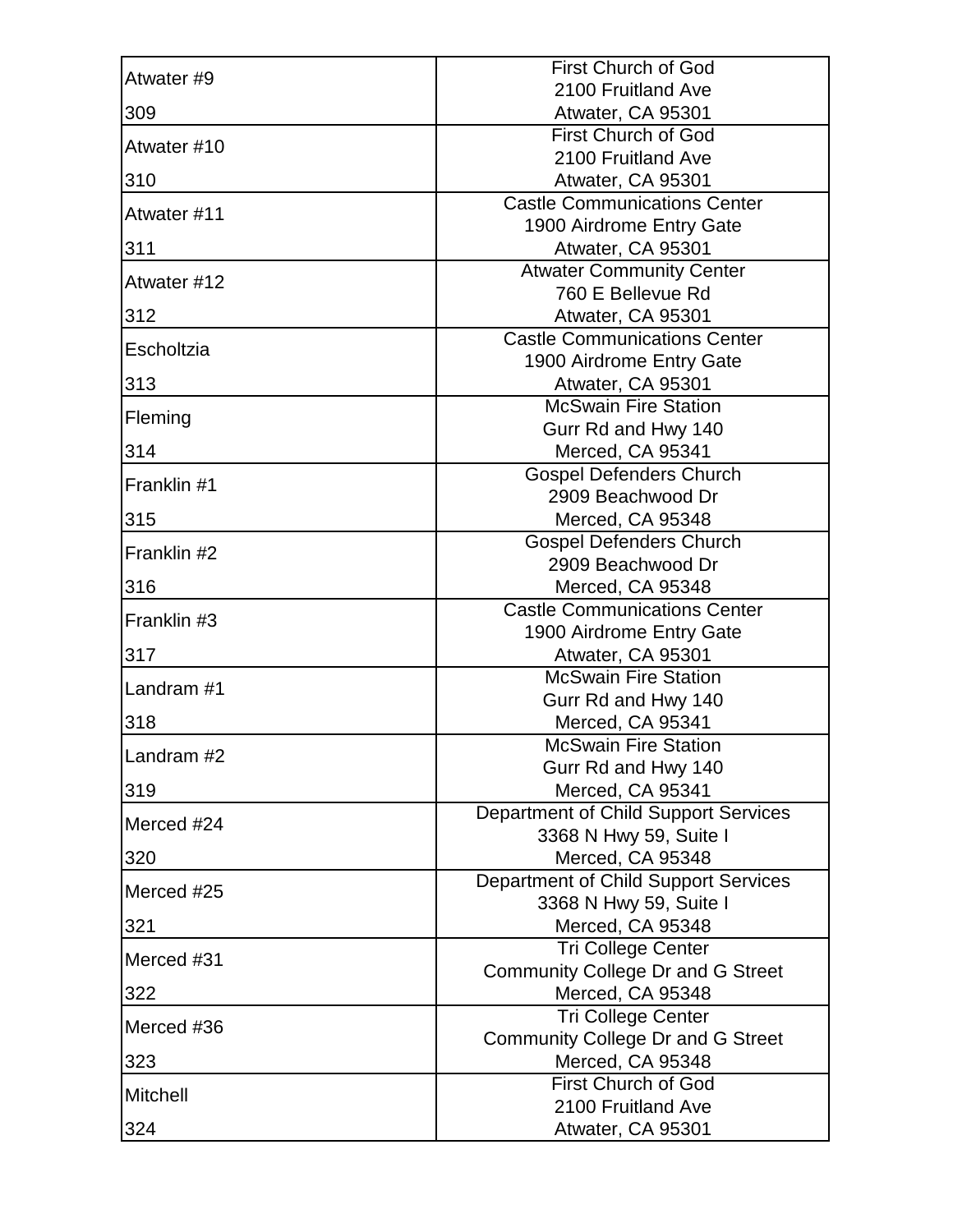| <b>Ballico</b>       | <b>Veteran's Memorial Building</b>                |
|----------------------|---------------------------------------------------|
|                      | 11305 Ballico Ave                                 |
| 401                  | <b>Ballico, CA 95303</b>                          |
| Cressey & Swan       | <b>Cressey Fire Station</b><br>9255 Cressey Way   |
| 402/422              | Cressey, CA 95312                                 |
| Delhi #1             | Presbyterian Church                               |
|                      | 15917 W El Capitan Way                            |
| 403                  | Delhi, CA 95315                                   |
| Delhi #2             | Presbyterian Church<br>15917 W El Capitan Way     |
| 404                  | Delhi, CA 95315                                   |
| Delhi #3             | Presbyterian Church                               |
| 405                  | 15917 W El Capitan Way<br>Delhi, CA 95315         |
|                      | <b>Presbyterian Church</b>                        |
| Delhi #4             | 15917 W El Capitan Way                            |
| 406                  | Delhi, CA 95315                                   |
| Delhi #5             | Presbyterian Church                               |
|                      | 15917 W El Capitan Way                            |
| 407                  | Delhi, CA 95315                                   |
| Farmland #1          | <b>All Mail Precinct</b>                          |
| 408                  |                                                   |
| Farmland #2          | Saint Patrick's Catholic Church                   |
|                      |                                                   |
|                      | 671 E. Yosemite Ave                               |
| 409                  | Merced, CA 95340<br><b>Gustine Veteran's Hall</b> |
| Gustine #1           | 145 5th St                                        |
| 410                  | Gustine, CA 95322                                 |
|                      | <b>Gustine Veteran's Hall</b>                     |
| Gustine #2           | 145 5th St                                        |
| 411                  | Gustine, CA 95322                                 |
| <b>Gustine Rural</b> | <b>Gustine Veteran's Hall</b>                     |
| 412                  | 145 5th St<br>Gustine, CA 95322                   |
|                      | <b>Hilmar Grange</b>                              |
| Hilmar #1            | 8188 Lander Ave                                   |
| 413                  | Hilmar, CA 95324                                  |
| Hilmar #2            | <b>Hilmar Grange</b>                              |
|                      | 8188 Lander Ave                                   |
| 414                  | Hilmar, CA 95324                                  |
| Hilmar #3            | <b>Hilmar Grange</b><br>8188 Lander Ave           |
| 415                  | Hilmar, CA 95324                                  |
|                      | Hilmar Grange                                     |
| Hilmar #4<br>416     | 8188 Lander Ave<br>Hilmar, CA 95324               |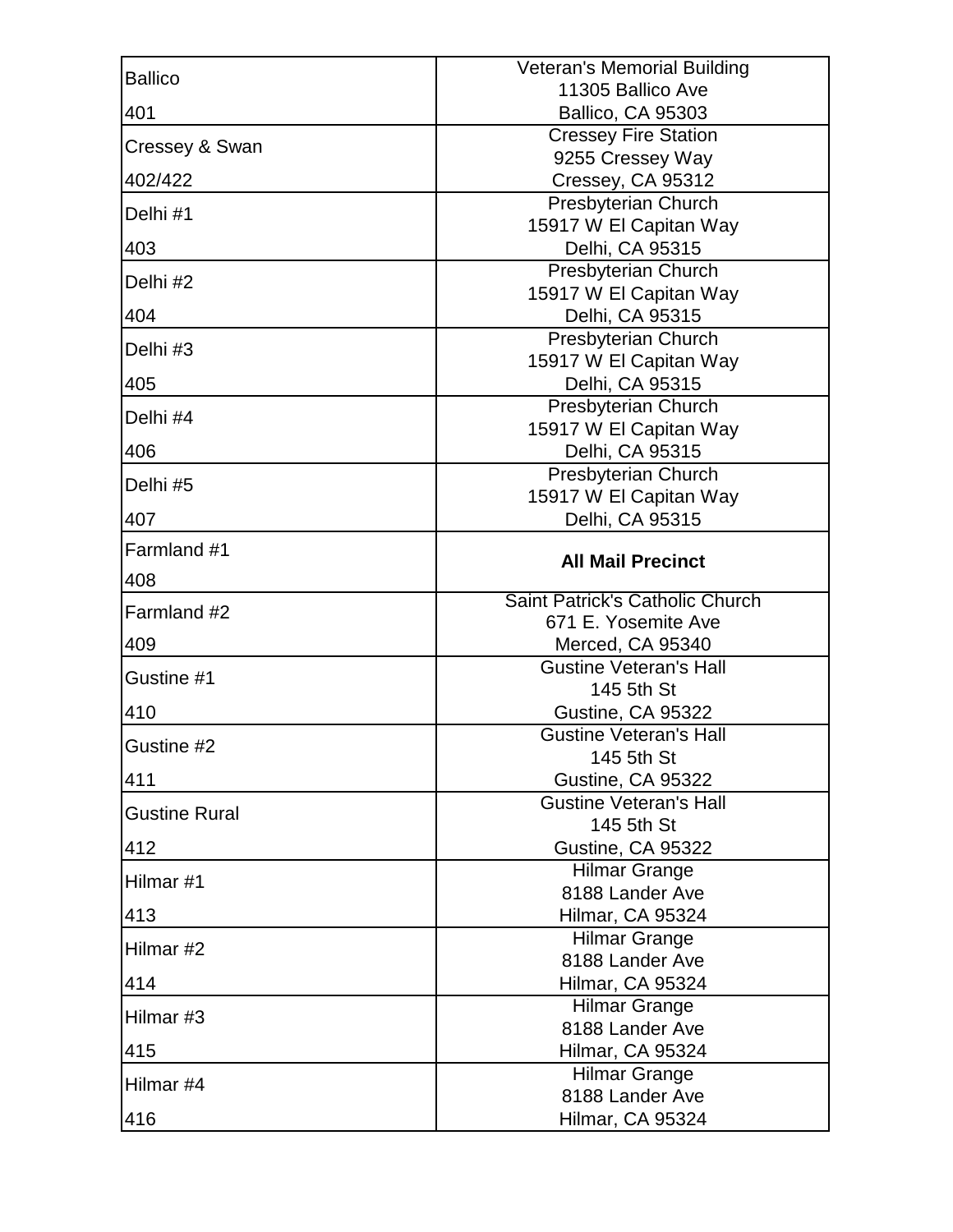| Merced #34               | <b>All Mail Precinct</b>                                     |
|--------------------------|--------------------------------------------------------------|
| 417                      |                                                              |
| Raisin                   | <b>Atwater Women's Club</b><br>1201 Grove Ave                |
| 418                      | Atwater, CA 95301                                            |
|                          | <b>Snelling Recreation Center</b>                            |
| Snelling                 | 3325 E. Merced Falls Rd                                      |
| 419                      | Snelling, CA 95369                                           |
| <b>South White Crane</b> | <b>All Mail Precinct</b>                                     |
| 420                      |                                                              |
| <b>Stevinson</b>         | <b>Stevinson Fire Station</b>                                |
|                          | 2738 Lander Ave                                              |
| 421                      | Stevinson, CA 95374                                          |
| Washington               | <b>Washington School</b>                                     |
|                          | 4402 W Oakdale Rd                                            |
| 423                      | Winton, CA 95388                                             |
| <b>White Crane</b>       | <b>All Mail Precinct</b>                                     |
| 424                      |                                                              |
| Winton #1                | <b>Winton Community Center</b>                               |
|                          | <b>Walnut &amp; Center</b>                                   |
| 425                      | Winton, CA 95388                                             |
| Winton #2                | <b>Winton Community Center</b><br><b>Walnut &amp; Center</b> |
| 426                      | Winton, CA 95388                                             |
|                          | <b>County Fire Station</b>                                   |
| Winton #3                | 6825 N Winton Way                                            |
| 427                      | Winton, CA 95388                                             |
| Center                   | Los Banos City Hall                                          |
|                          | 520 J St                                                     |
| 501                      | Los Banos, CA 93635                                          |
| Dos Palos #1             | Del Hale Hall                                                |
|                          | 931 Center St                                                |
| 502                      | Dos Palos, CA 93620                                          |
| Dos Palos #2             | Del Hale Hall<br>931 Center St                               |
| 503                      | Dos Palos, CA 93620                                          |
| Dos Palos Rural          |                                                              |
|                          | <b>All Mail Precinct</b>                                     |
| 504                      |                                                              |
| El Nido #2               | <b>All Mail Precinct</b>                                     |
| 505                      |                                                              |
| Los Banos #1             | Los Banos Community Center<br>645 7th Street                 |
| 506                      | Los Banos, CA 93635                                          |
| Los Banos #2             | County Fire Station #71                                      |
|                          | 525 H St                                                     |
| 507                      | Los Banos, CA 93635                                          |